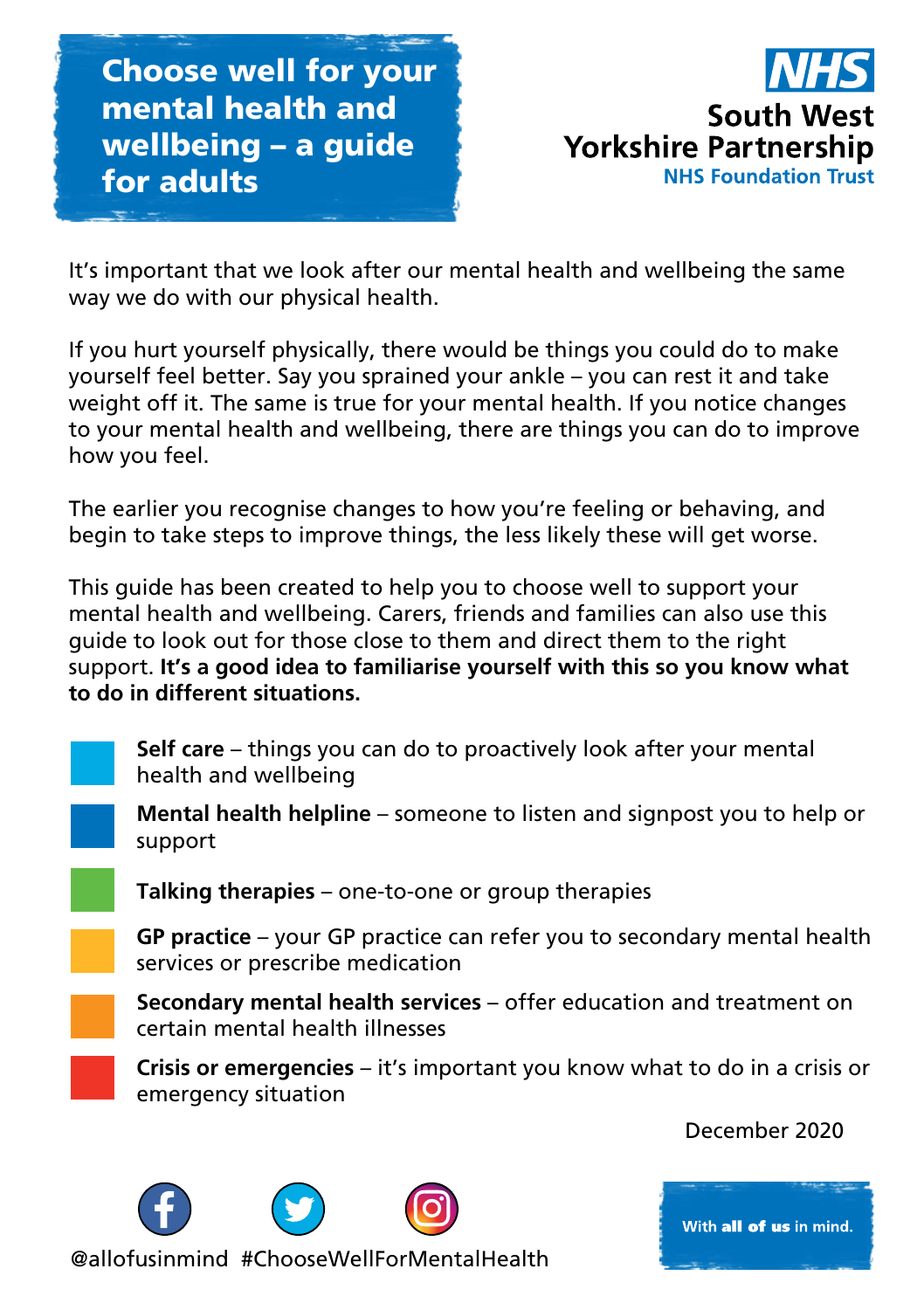

| How I might be feeling                                                                                                                                                                                                                                                                                                                                                                 | What can I do?                                                                                                                                                                                                                                                                                                                                                                                                                                                                                                                                                                                             |
|----------------------------------------------------------------------------------------------------------------------------------------------------------------------------------------------------------------------------------------------------------------------------------------------------------------------------------------------------------------------------------------|------------------------------------------------------------------------------------------------------------------------------------------------------------------------------------------------------------------------------------------------------------------------------------------------------------------------------------------------------------------------------------------------------------------------------------------------------------------------------------------------------------------------------------------------------------------------------------------------------------|
| Not feeling quite right<br>Feeling stressed<br>Feeling 'out of sorts'<br>Not sleeping well<br>Feeling isolated or lonely<br>۰<br>Dealing with bereavement<br>Managing anger<br>$\bullet$<br>Struggling with low self-esteem<br>Loss of interest in things you<br>normally enjoy doing<br>Avoiding contact with others<br>$\bullet$<br>Drinking more alcohol on a<br>۰<br>regular basis | Discover the five steps to mental<br>wellbeing:<br>Connect with other people<br>$\bullet$<br>Be physically active<br>$\bullet$<br>Learn new skills<br>Give to others<br>$\bullet$<br>Pay attention to the present moment<br>(mindfulness)<br>Read up on the five steps to mental<br>wellbeing at:<br>www.nhs.uk/conditions/stress-anxiety-<br>depression/improve-mental-wellbeing                                                                                                                                                                                                                          |
|                                                                                                                                                                                                                                                                                                                                                                                        | <b>Attend FREE health and wellbeing courses</b><br>at your local Recovery and Wellbeing<br>College, or online.<br>Popular courses include; living with anxiety,<br>an introduction to mindfulness, managing<br>depression and craft and baking taster sessions:<br><b>Barnsley:</b><br>Website: www.barnsleyrecoverycollege.nhs.uk<br>Telephone: 01226 730433<br><b>Calderdale and Kirklees:</b><br>Website: www.calderdalekirkleesrc.nhs.uk<br>Telephone: Calderdale: 07826 876172 and<br>Kirklees: 07717 867911<br>Wakefield:<br>Website: www.wakefieldrecoverycollege.nhs.uk<br>Telephone: 01924 316946 |

#### **Did you know?**



The Choice and Medication website provides information about mental health conditions, treatments and medications. Visit: [www.choiceandmedication.org/swyp](https://www.choiceandmedication.org/swyp)

You can also talk to your local pharmacy about medication queries.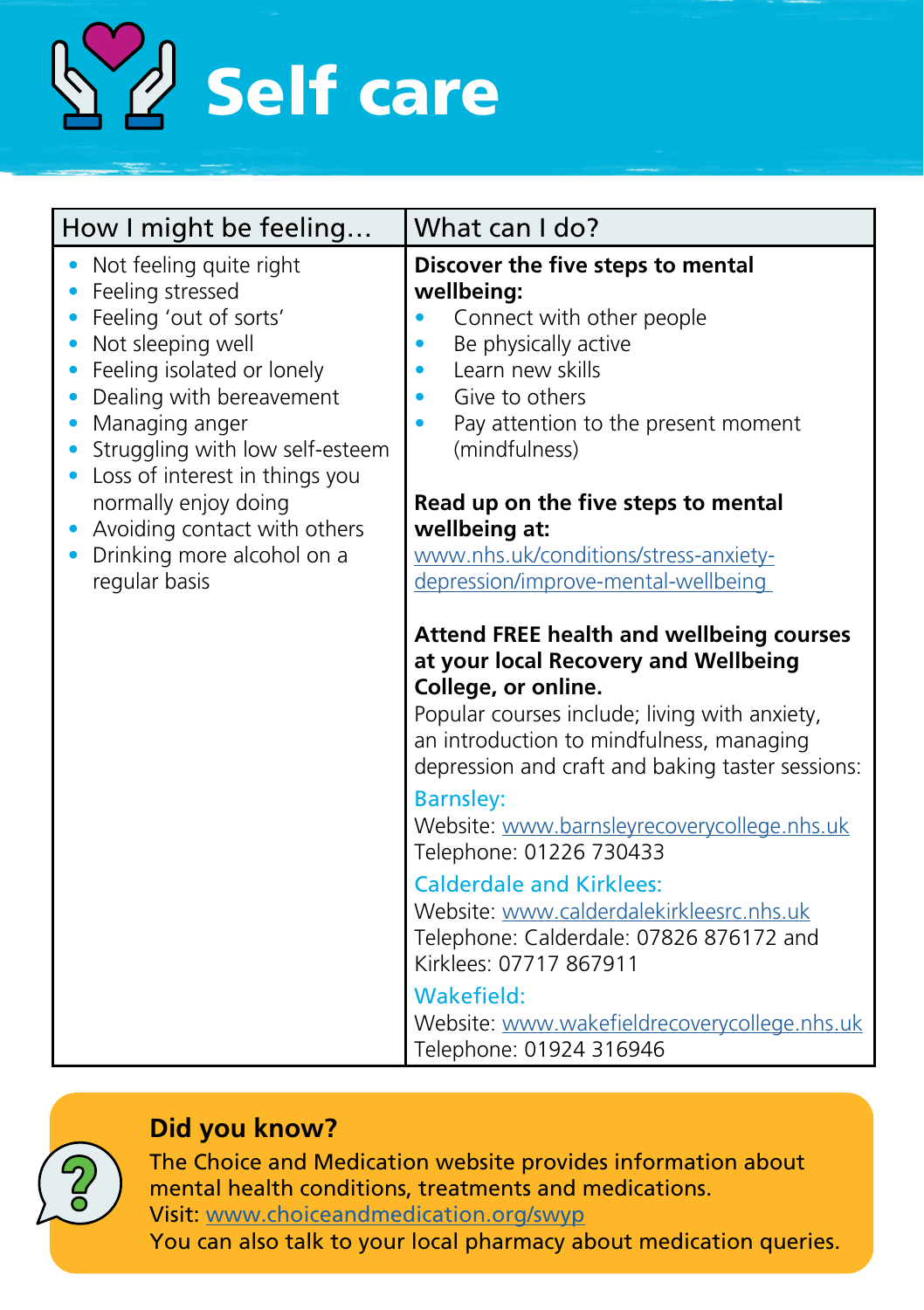

| How I might be feeling                                                                                                                                                                                                 | What can I do?                                                                                                                                                                                                                                                                                                                               |
|------------------------------------------------------------------------------------------------------------------------------------------------------------------------------------------------------------------------|----------------------------------------------------------------------------------------------------------------------------------------------------------------------------------------------------------------------------------------------------------------------------------------------------------------------------------------------|
| Not feeling quite right<br>Feeling stressed<br>$\bullet$<br>Feeling 'out of sorts'<br>$\bullet$                                                                                                                        | Social prescribing gives people links to, and<br>information about, health and wellbeing<br>support in local communities.                                                                                                                                                                                                                    |
| Not sleeping well<br>Feeling isolated or lonely<br>$\bullet$<br>Dealing with bereavement<br>Managing anger<br>$\bullet$<br>Struggling with low self-esteem<br>$\bullet$<br>Loss of interest in things you<br>$\bullet$ | <b>Barnsley: My Best Life</b><br>Every GP practice in Barnsley has a My Best Life<br>advisor. Speak to your GP practice about this.<br><b>Calderdale: Staying Well</b><br>Website: https://stayingwellhub.com                                                                                                                                |
| normally enjoy doing<br>Avoiding contact with others<br>$\bullet$<br>Drinking more alcohol on a<br>$\bullet$<br>regular basis                                                                                          | Telephone: 01422 392767<br><b>Kirklees: Community Plus</b><br>Website: www.kirklees.gov.uk/communityplus<br>Telephone: 01484 225224                                                                                                                                                                                                          |
|                                                                                                                                                                                                                        | <b>Wakefield: Live Well Wakefield</b><br>Website: www.livewellwakefield.nhs.uk<br>Telephone: 01924 255363                                                                                                                                                                                                                                    |
| $\frac{2}{5}$<br>Did you know?                                                                                                                                                                                         | Creativity can help you disconnect from stress<br>and boost your self-esteem.<br>Get involved in creative activities in your<br>community through Creative Minds - a charity<br>linked to South West Yorkshire Partnership NHS<br>Foundation Trust.<br>Website: www.southwestyorkshire.nhs.uk/creative-<br>minds<br>Telephone: 01924 316 285 |
| The NHS also has<br>resources and lots of<br>approved apps and<br>helplines.<br>Visit www.nhs.uk<br>for more information.                                                                                              | If you're employed, your workplace may have<br>an occupational health team or other health<br>and wellbeing support.<br>You can ask your work in confidence what support<br>is available.                                                                                                                                                    |
|                                                                                                                                                                                                                        | The West Yorkshire and Harrogate Health and<br>Care Partnership grief and loss support service<br>is available from 8am to 8pm, every day.<br>Website www.griefandlosswyh.co.uk                                                                                                                                                              |

Freephone: 0808 1963833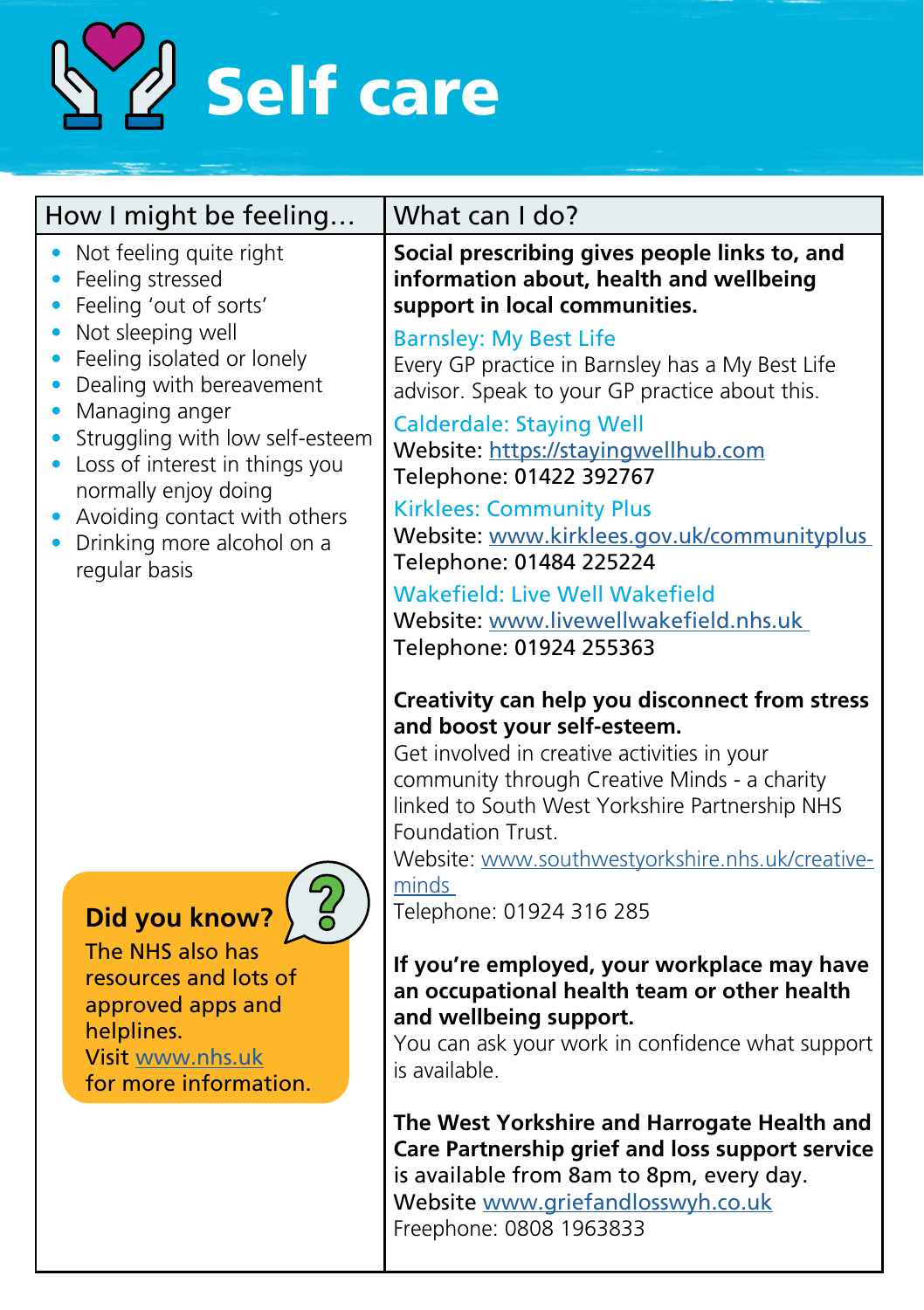# Mental health helpline

| How I might be feeling                                                                                                                                                                                                                                                              | What can I do?                                                                                                                                                                                     |
|-------------------------------------------------------------------------------------------------------------------------------------------------------------------------------------------------------------------------------------------------------------------------------------|----------------------------------------------------------------------------------------------------------------------------------------------------------------------------------------------------|
| • Like you're at risk of developing<br>mental health problems<br>• That you are finding it difficult<br>to manage a diagnosed<br>common mental health problem<br>• That you need support for your<br>mental health but don't know<br>where best to go<br>Experiencing mental health | There is a 24-hour mental health<br>helpline for anyone registered with a<br>GP in Barnsley, Calderdale, Kirklees and<br>Wakefield.<br>You can contact the helpline on:<br>0800 183 0558           |
| distress<br>• That you need information,<br>advice and support from a<br>trusted source                                                                                                                                                                                             | The helpline is a great place to get<br>information about local support groups,<br>charities and other community services that<br>could help support you with your mental<br>health and wellbeing. |



All images used in this guide were taken before the coronavirus pandemic.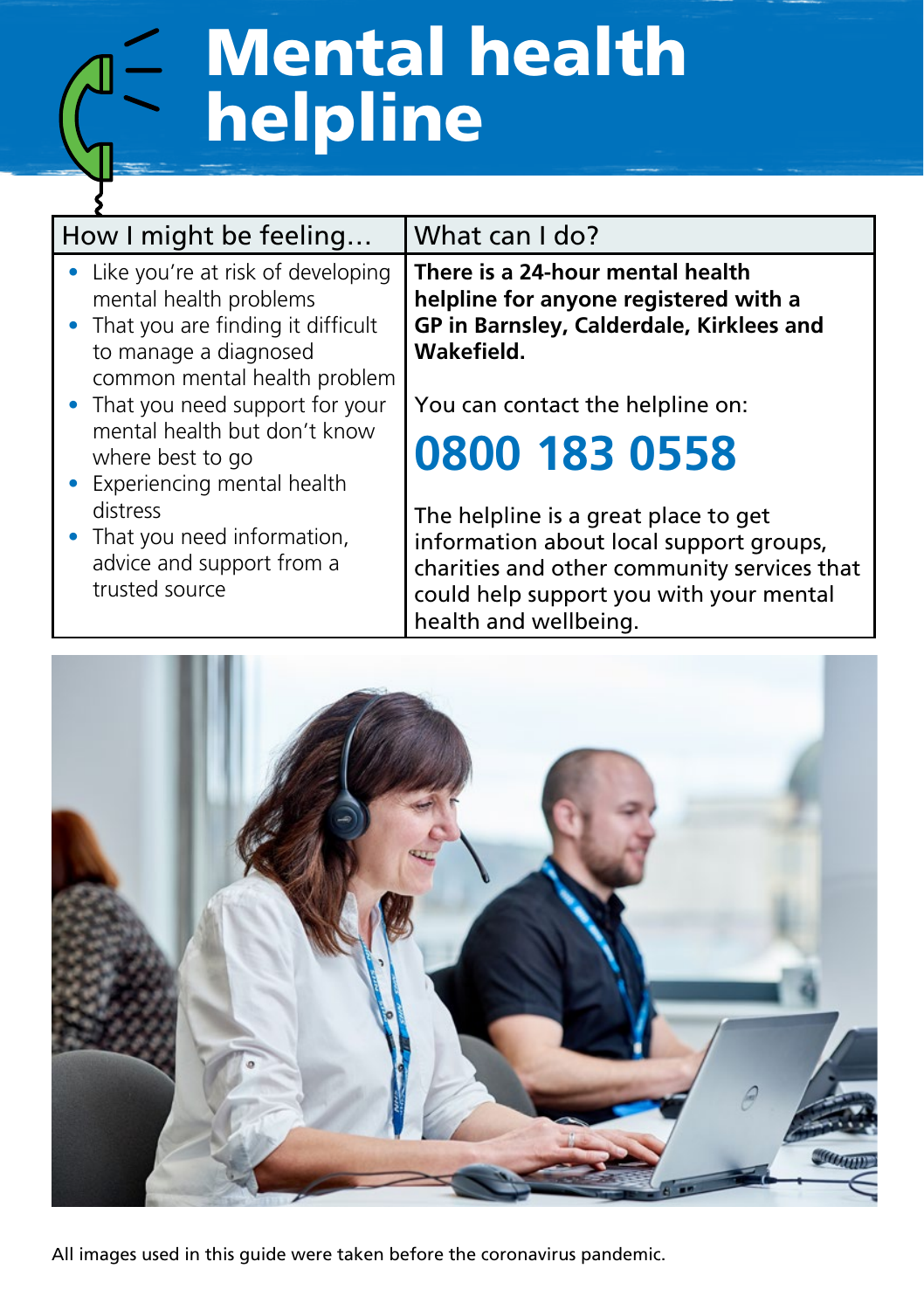

**Soon Talking therapies** 

| How I might be feeling                                                                                                                  | What can I do?                                                                                                                                    |
|-----------------------------------------------------------------------------------------------------------------------------------------|---------------------------------------------------------------------------------------------------------------------------------------------------|
| Low mood and tearfulness<br>Feeling down<br>Feeling anxious, including;<br>» Panic attacks<br>Obsessive and compulsive<br>$\mathcal{D}$ | You can refer yourself into your local<br>talking therapies service, also known as<br>psychological therapies or IAPT, without<br>seeing your GP. |
| thoughts and behaviour (OCD)<br>Phobias<br>$\mathbf{v}$<br>Social anxiety<br>$\mathcal{D}$<br>Health anxiety<br>$\mathcal{D}$           | Talking therapies provide one-to-<br>one appointments alongside group<br>workshops.                                                               |
| Dealing with trauma such as<br>$\mathcal{D}$<br>post-traumatic stress disorder<br>(PTSD)<br>Struggling with every-day tasks             | You can find your nearest talking<br>therapies at:<br>www.nhs.uk/talk                                                                             |
| Feeling very stressed/unable to<br>relax<br>Hoarding<br>Insomnia and problems with sleep                                                | Not online? Contact the 24-hour mental<br>health helpline (0800 183 0558) or your<br>GP practice for information.                                 |

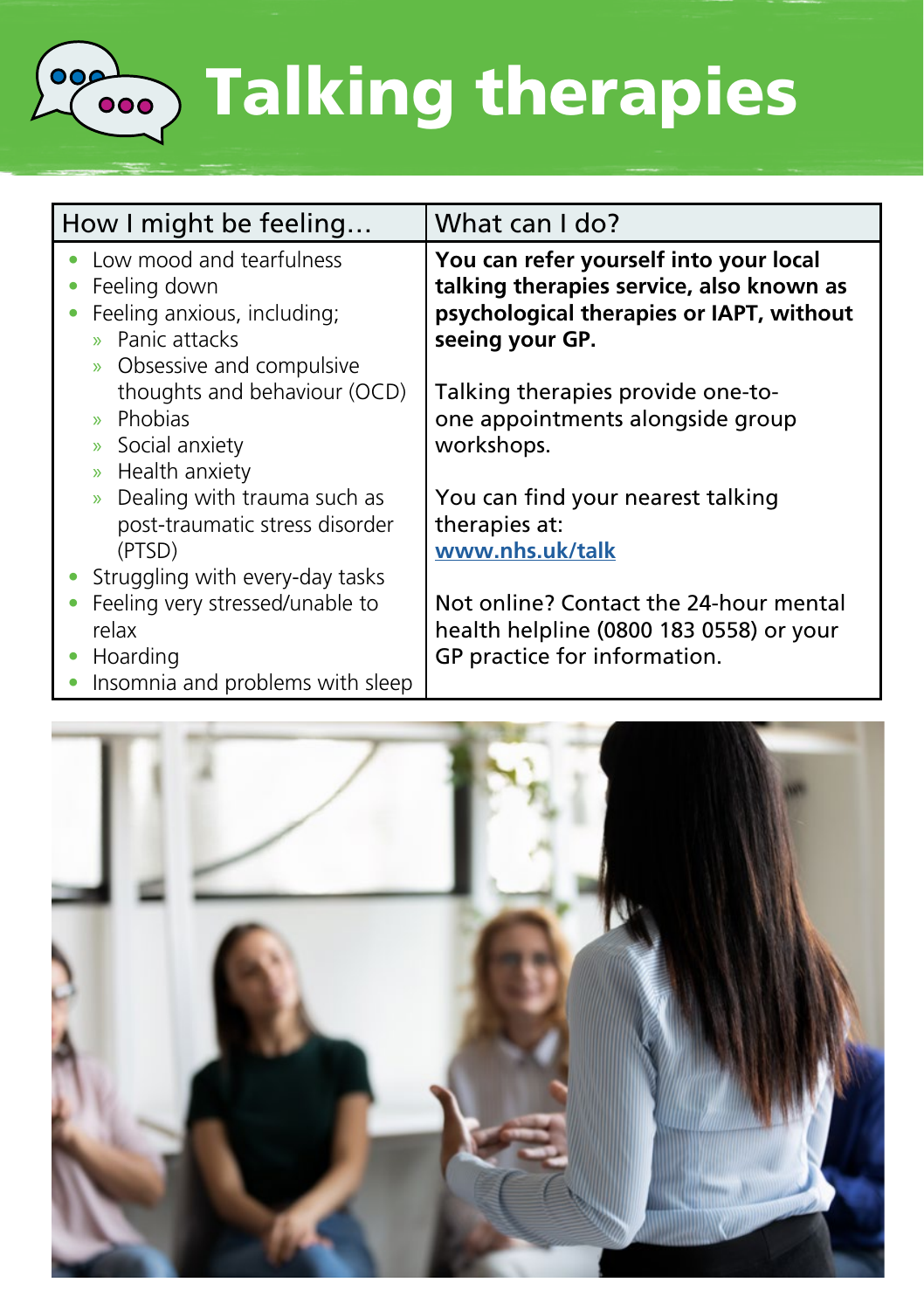

GP practice

| How I might be feeling                                                                                                                                                                                                                                                                                                                                                                                                                                                        | What can I do?                                                                                                                                                                                              |
|-------------------------------------------------------------------------------------------------------------------------------------------------------------------------------------------------------------------------------------------------------------------------------------------------------------------------------------------------------------------------------------------------------------------------------------------------------------------------------|-------------------------------------------------------------------------------------------------------------------------------------------------------------------------------------------------------------|
| Feeling depressed for most of<br>the day, every day for over two<br>weeks<br>Anxiety which is affecting                                                                                                                                                                                                                                                                                                                                                                       | Book an appointment with your GP<br>practice - you could be seen by a GP or<br>nurse.                                                                                                                       |
| your daily life and causing you<br>distress<br>Self-harming - intentionally<br>damaging or injuring yourself<br>Uncontrollable worrying<br>Frequent obsessive thoughts<br>and compulsive behaviours<br>Eating or problems with food<br>and exercise (binge eating,<br>deliberately being sick,<br>exercising too much)<br>Memory problems that are<br>affecting your life (or a relative<br>or person you care for)<br>That you've tried other support<br>which hasn't helped | A discussion and support from your GP or<br>nurse might be all the help you need, but if<br>not they can refer you to secondary mental<br>health services or can prescribe medication<br>that may help you. |

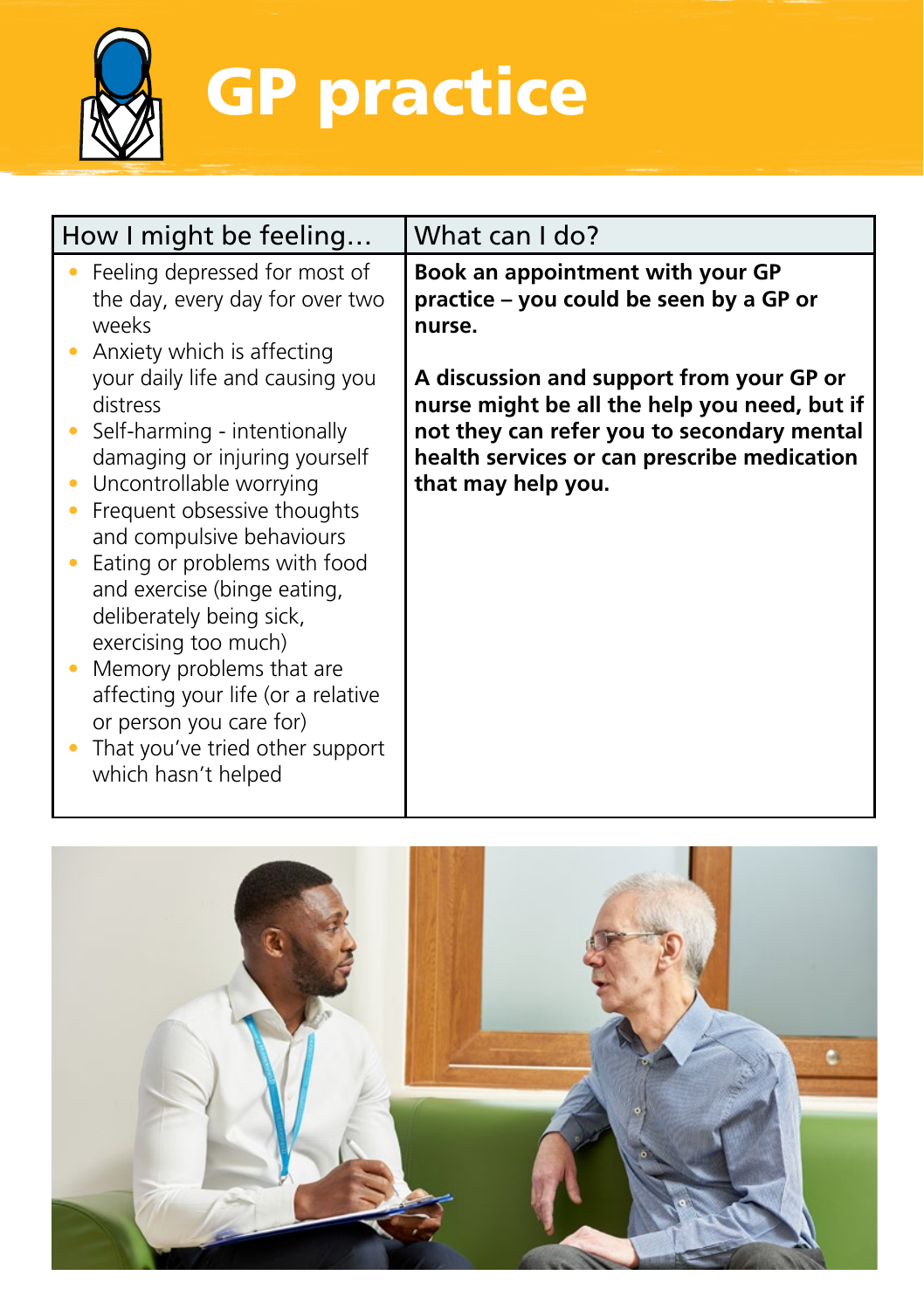## Secondary mental health services

| How I might be feeling                                                                                                                                                                                                                                            | What can I do?                                                                                                                                                                                                                                                                                                                                                             |
|-------------------------------------------------------------------------------------------------------------------------------------------------------------------------------------------------------------------------------------------------------------------|----------------------------------------------------------------------------------------------------------------------------------------------------------------------------------------------------------------------------------------------------------------------------------------------------------------------------------------------------------------------------|
| Hearing voices or seeing,<br>feeling, tasting or smelling<br>things that aren't there<br>(hallucinations)<br>Erratic and distressing<br>behaviour, including impulsive<br>actions and not being able to<br>control your emotions<br>Extreme fluctuations in mood, | To be able to get support from secondary<br>mental health services, you will most likely<br>need a referral from your GP, or another<br>health, care or public sector professional who<br>may be supporting you with your mental<br>health and wellbeing. This includes; hospital,<br>GP staff, police, courts, housing associations<br>and staff from your local council. |
| including:<br>Extreme high and low moods<br>»<br>Suicidal thoughts that come<br>and go                                                                                                                                                                            | Secondary mental health services, also known<br>as specialist services, can offer education and<br>treatment on certain mental health illnesses.                                                                                                                                                                                                                           |
| Difficulty concentrating or<br>thinking, sometimes due to<br>being preoccupied with unusual<br>experiences, beliefs or fears                                                                                                                                      | They can help you find ways of coping and<br>managing your mental health and wellbeing<br>so that you can be supported to live well in<br>your home or community.                                                                                                                                                                                                          |
| Risky, challenging or violent<br>behaviour including high risk of<br>criminal activity                                                                                                                                                                            | South West Yorkshire Partnership NHS<br>Foundation Trust provide secondary mental<br>health services across Barnsley, Calderdale,<br>Kirklees and Wakefield.                                                                                                                                                                                                               |
|                                                                                                                                                                                                                                                                   | The Trust has a customer services team who<br>can help provide information, advice and<br>support for people who use Trust services,<br>alongside their families and carers. They also<br>handle compliments and complaints about<br>services.                                                                                                                             |
|                                                                                                                                                                                                                                                                   | Find out more: www.southwestyorkshire.nhs.<br>uk/customer-services                                                                                                                                                                                                                                                                                                         |

#### **Did you know?**

South West Yorkshire Partnership NHS Foundation Trust has developed a carers' passport for those in a caring role to keep contact details, useful information about themselves and the person they care for, and details of local carer support groups and services in a handy document. Find out more: [www.southwestyorkshire.nhs.uk/carers-passport](https://www.southwestyorkshire.nhs.uk/service-users-and-carers/carers-passport/)

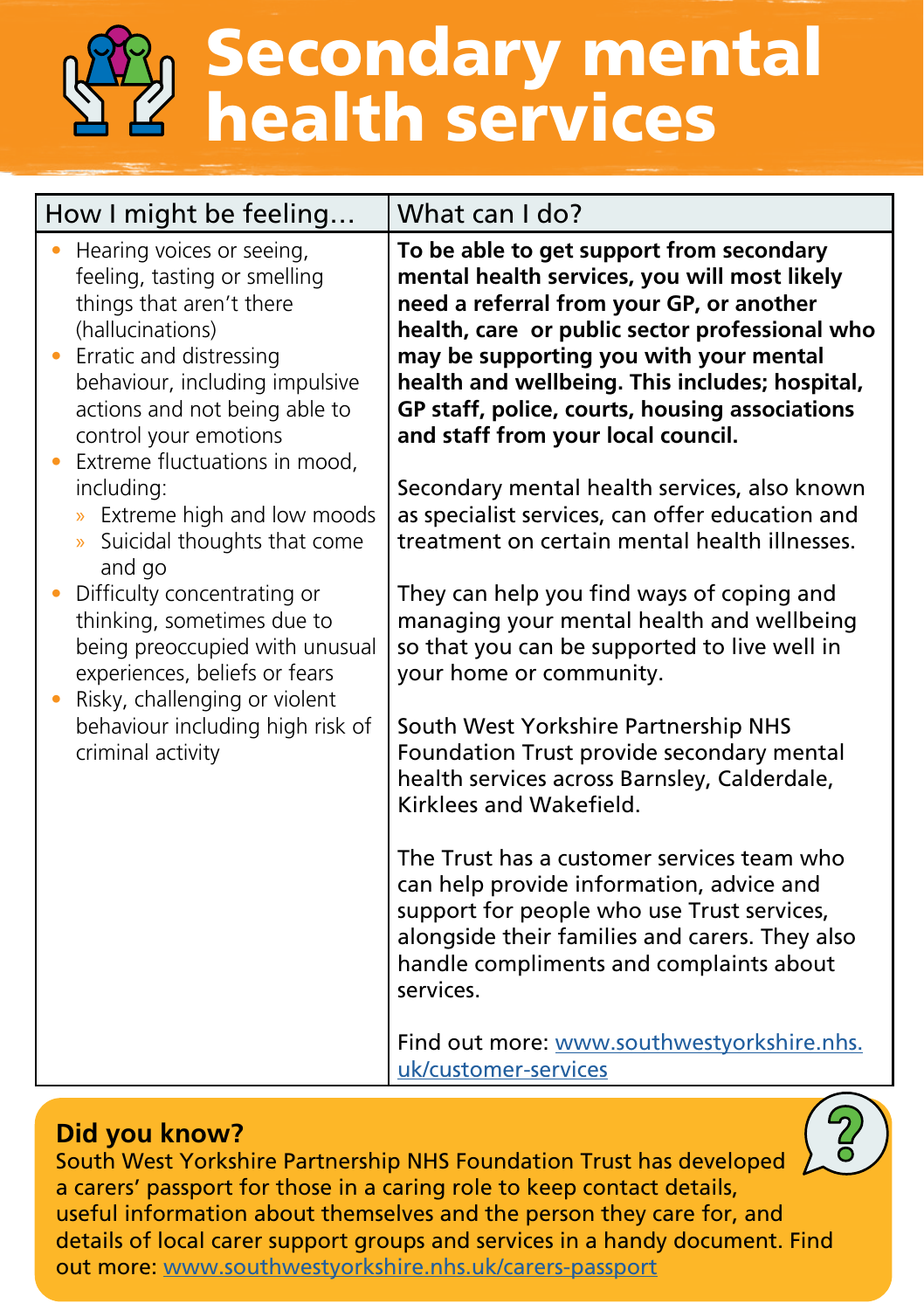## Crisis or emergency **D** situations

#### How I might be feeling…

What can I do?

- Feeling like you may seriously harm or injure yourself or other people
- Feeling suicidal or like you want to die
- No longer feeling able to cope or be in control of your situation
- Extreme distress or extreme changes in behaviour
- Seriously harmed or injured yourself



### **Did you know?**

Charities provide support for people in a mental health crisis:

**Samaritans:** Free to call, 24/7, 365 days a year. Call them on 116 123

**SANEline:** 4.30pm – 10.30pm every day of the year. Call them on 0300 304 7000.

#### **If you or someone else has seriously harmed or injured yourself, always call 999 or go to your nearest A&E.**

If you already get mental health support from a health or care organisation, please contact the team that provides you with treatment. You may have a care or safety plan already. This will help with your treatment and will tell you who to contact in a crisis.

You can also get support in a mental health crisis by:

- Calling NHS 111, a 24-hour helpline
- Booking an emergency appointment with your GP practice. Outside of normal surgery hours you can still phone your GP, but you will usually be directed to an out-of-hours service
- Contacting the 24-hour mental health helpline for anyone registered with a GP in Barnsley, Calderdale, Kirklees and Wakefield on 0800 183 0558.

In order to help you manage a crisis, or for further support with your mental health, your GP or other organisation involved in your care may refer you to Single Point of Access (SPA). In some areas you can also refer yourself:

#### Barnsley

#### **GP or another organisation referral only**

**Adults (aged 18+)** 01226 645000 **People with a learning disability** 01226 645237

#### Calderdale

#### **Self-referral available**

**Adults (aged 18 +)** 01924 316830 **People with a learning disability** 07795 884879

### Kirklees

**Self-referral available Adults (aged 18-65)** 01924 316830 **Older adults** 0300 304 5555 **People with a learning disability** 01924 316714

#### Wakefield

**Self-referral available Adults (aged 18+)** 01924 316900 **People with a learning** 

**disability** 01977 465435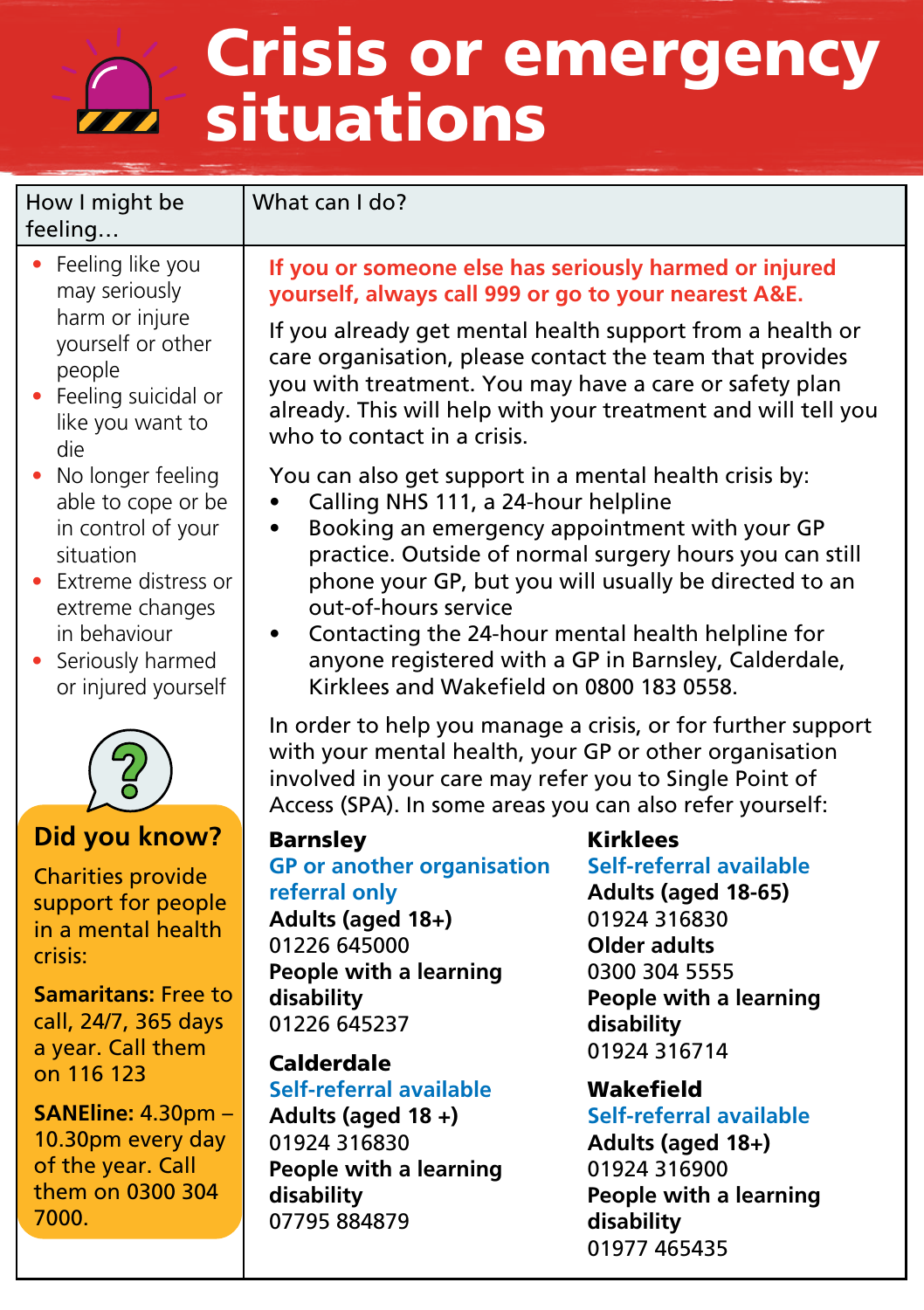Planning ahead and understanding what your options are in a mental health crisis or emergency will help make sure you get the best support as quickly as possible.

Please take the time to familiarise yourself with this guide and write down who you can contact in a mental health crisis or emergency situation, alongside how other people can help you during this time.

### Three numbers I can call: For example: my support worker, a loved one or a helpline …………………………………………………..... …………………………………………………….. ……………………………………………………… How can other people help me?  $\frac{1}{2}$ For example: call one of my contact numbers for me or give me a quiet space

………………………………………………….....

………………………………………………………

……………………………………………………..

Mind also have lots of information to help you plan for a mental health crisis: [www.mind.org.uk/information-support/guides-to](http://www.mind.org.uk/information-support/guides-to-support-and-services/crisis-services )[support-and-services/crisis-services](http://www.mind.org.uk/information-support/guides-to-support-and-services/crisis-services ) 

> Tear this page off and keep it handy e.g. in your wallet or purse or on the fridge.